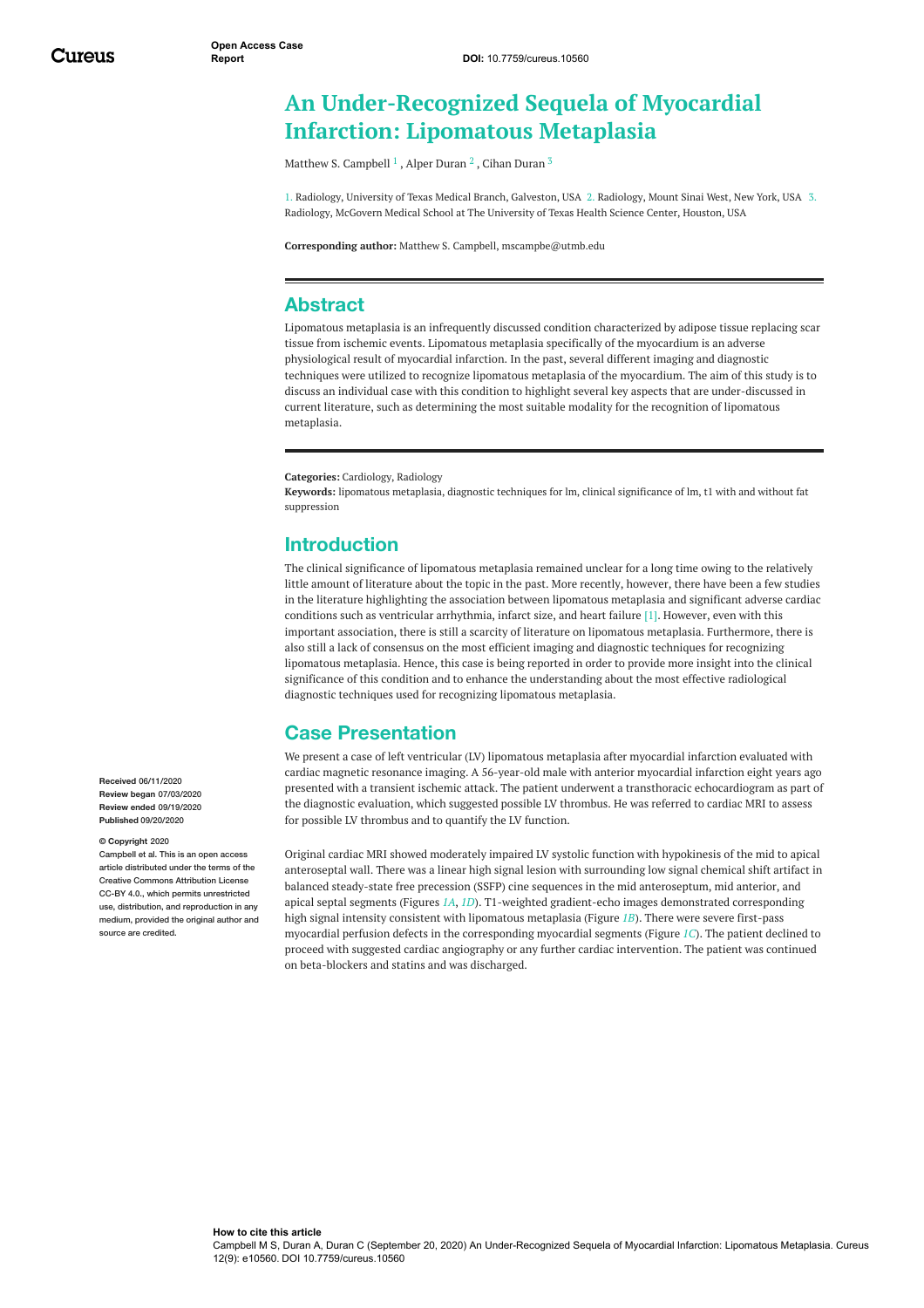<span id="page-1-0"></span>

#### **FIGURE 1: Imaging of lipomatous metaplasia**

A linear high signal lesion with peripheral low signal 'etched' appearance due to chemical shift artifact (arrows) in four-chamber and short-axis balanced SSFP in the mid anteroseptum consistent with lipomatous metaplasia (A, D). T1-weighted short-axis gradient-echo image demonstrates high signal intensity (arrows) in the mid-anterior-septal segment (B). A severe first-pass perfusion defect is seen (arrows) in the corresponding myocardial segments following the administration of gadolinium (C). The late gadolinium enhancement (LGE)-balanced SSFP image shows a high signal, which is due to fatty metaplasia rather than fibrosis (E)

SSFP: steady-state free precession

### **Discussion**

Following a myocardial infarction, myofibroblasts lay connective tissue that serves as a protective agent against future myocardial rupture and prevents dilation of the infarcted area [2]. However, in the case of lipomatous metaplasia, the myofibroblasts instead differentiate into adipose tissue through mechanisms that are still poorly understood [2]. Given the findings in various studies and this case report, the most efficient modality for diagnosis of lipomatous metaplasia is T1-weighted cardiac MRI with and without fat suppression [3,4]. Recent studies have elucidated the clinical significance of lipomatous metaplasia as a significant predictor of hospitalization due to heart failure, all-cause mortality, and sustained ventricular arrhythmia in patients with chronic ischemic heart disease [1]. Additionally, the presence of lipomatous metaplasia was shown to have a greater adverse effect on cardiac remodeling and larger infarctions overall [1]. Because lipomatous metaplasia has been shown to be a strong predictor of these issues, the clinical significance of this phenomenon is clear. The lipomatous metaplasia can appear hyperechoic on the echocardiogram and can be mistaken for thrombus as in our patient, which is why determining the best imaging techniques for this condition is crucial. Despite the high prevalence of ischemic heart disease, lipomatous metaplasia is still rarely reported. This may be due to a lack of consensus among studies on the clinical significance of lipomatous metaplasia in the past [5]. Alternatively, it could be due to a lack of capability to properly characterize myocardial adipose tissue by the more common imaging modalities such as echocardiography, and the relatively limited usage of technologies like MRI and cardiac CT. Although multi-slice CT has been used to detect lipomatous metaplasia of the infarcted myocardium, cardiac MRI is the preferred imaging modality. This is because of its high tissue contrast, and due to its advantage in the evaluation of myocardial viability in the context of ischemic heart disease [1].

### **Conclusions**

The bright signal in T1-weighted images without fat suppression and high signal lesion with chemical shift artifact in balanced SSFP sequences show lipomatous metaplasia without intravenous contrast media. Therefore, cardiac MRI, with its high contrast resolution capabilities and lack of ionizing radiation, is the most suitable modality to identify lipomatous metaplasia of the myocardium.

### **Additional Information**

**Disclosures**